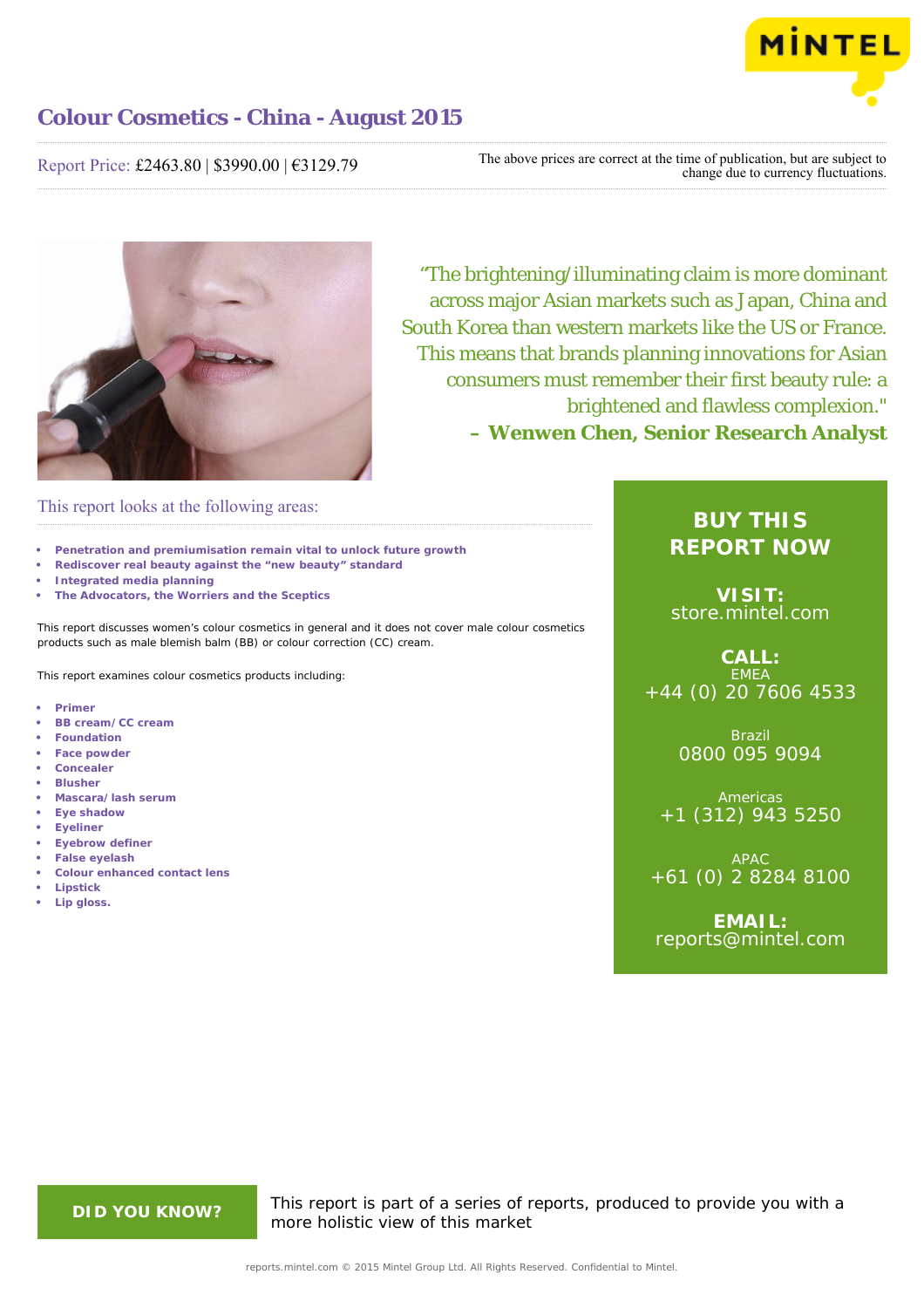

Report Price: £2463.80 | \$3990.00 | €3129.79

The above prices are correct at the time of publication, but are subject to change due to currency fluctuations.

## **Table of Contents Introduction**

## Definition Definition of Mintropolitans Methodology Limitations Abbreviations Multi-purpose colour cosmetics will support future growth Figure 1: Best- and worst-case forecast of China retail value sales of colour cosmetics, 2010-20 Western groups are slowing down while South Korean and domestic brands are booming Figure 2: Company market share in colour cosmetics, by value, 2014 Brightening and illuminating are the foundation for Asian beauty Figure 3: New colour cosmetics products launched between January 2014 -January 2015 in China, South Korean, japan, France and US Nearly half of consumers wear colour cosmetics everyday Figure 4: Consumer colour cosmetics usage, March 2015 Makeup routine has no regional boundary Most consumers spend RMB 100-300 for one single cosmetic product unit Spend on facial skincare still bigger than colour cosmetics A bright glow remains the top priority for beauty routine Figure 5: Motivation for using colour cosmetics, March 2015 Tailor a look for you Figure 6: Repertoire of motivation for using colour cosmetics, March 2015 Fashion magazines' beauty editors are in charge Figure 7: Media used to learn makeup skills, March 2015 Integrated media planning Figure 8: Repertoire of media used to learn colour cosmetics skills, March 2015 The new beauty standard Figure 9: Understanding of beauty, March 2015 What we think Penetration and premiumisation remain vital to unlock future growth The facts The implications **Executive Summary Issues and Insights**

Rediscover real beauty against the "new beauty" standard

The facts

The implications

# BUY THIS REPORT NOW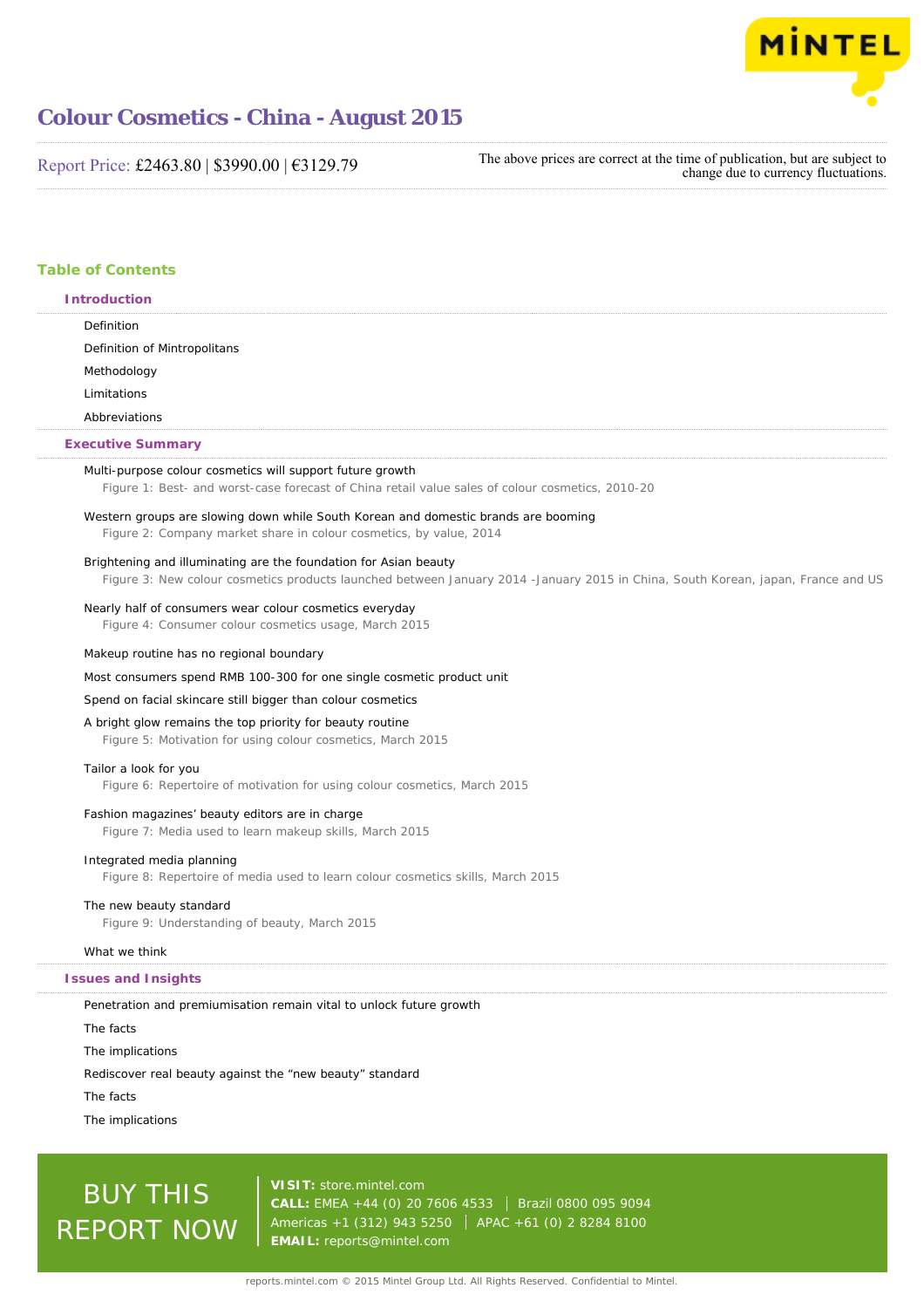

### Report Price: £2463.80 | \$3990.00 | €3129.79

The above prices are correct at the time of publication, but are subject to change due to currency fluctuations.

Integrated media planning

The facts

The implications

The Advocators, the Worriers and the Sceptics

The facts

The implications

### **Market Size and Forecast**

### Market drivers

Volume growth slowdown for many FMCG brands

Online shopping continues to boom in China

Import tariffs change

Market size and forecast

### Value growth remains strong

Figure 10: China colour cosmetic market, value sales, 2010-14

### Multi-purpose colour cosmetics will support future growth

Figure 11: Best-and worst-case forecast of china retail value sales of colour cosmetics, 2010-20

#### Forecast methodology

### **Market Share**

### Key points

Western groups are slowing down while South Korean and domestic brands are booming

Figure 12: Company market share in colour cosmetics, by value, 2012-14

### **Who's Innovating?**

### Key points

Claim trends overview

### Hero products need to be long-lasting

Figure 13: Top claims of new product launched of colour cosmetics products between January 2014 and January 2015 globally

### Examples of new long-lasting heroes

Figure 14: Laneige Satin Cover Jelly Pact SPF 35 PA++, Q2 2015

Figure 15: Benefit Roller Lash, Q1 2015

Figure 16: Benefit They're Real! Push-Up Liner, Q4 2015

### Hero products need fit with multi-tasking lifestyle

#### Examples of multi-tasking heroes

Figure 17: Watsons Collagen Adorable Duo Mascara, Q1 2015

- Figure 18: L'Oréal Infaillible Vernis à Ongles (Duo Nail Polish), Q1 2015
- Figure 19: Smashbox L.A. Lights Blendable Lip & Cheek Color, Q2 2015

Figure 20: The Urban Decay Ultimate Ozone Multipurpose Primer Pencil, Q2 2015

- Figure 21: The Bobbi Brown Hot Collection, art stick pencil, Q2 105
- Figure 22: Clinique Beyond Perfecting Foundation + Concealer, Q1 2015

# BUY THIS REPORT NOW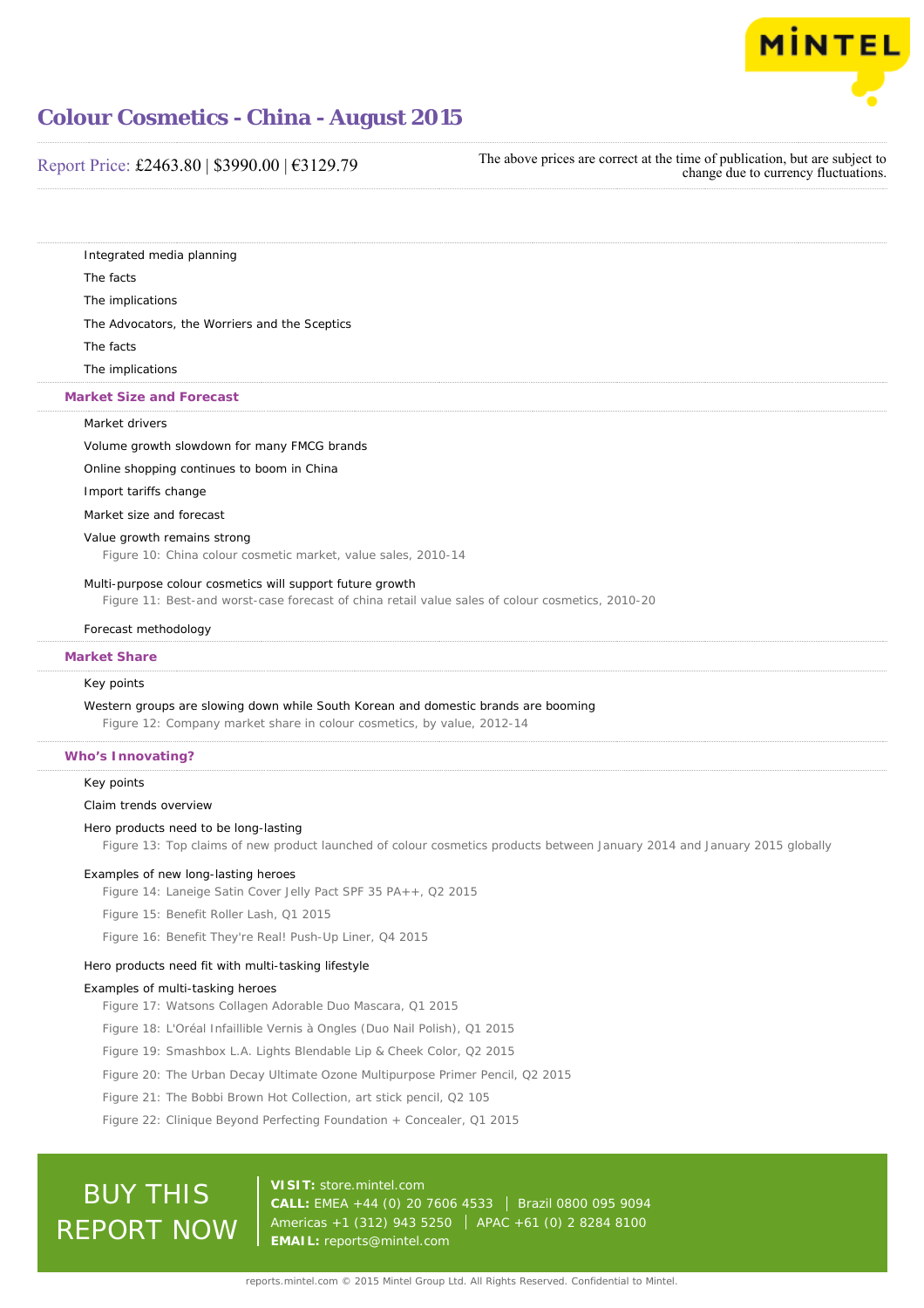

## Report Price: £2463.80 | \$3990.00 | €3129.79

The above prices are correct at the time of publication, but are subject to change due to currency fluctuations.

Claim trends comparison over major markets Brightening and illuminating are the foundation for Asian beauty Figure 23: New colour cosmetics products launched between January 2014 and January 2015 in China, South Korea, Japan, France and the US Cushion technology goes global Figure 24: Miracle Cushion Liquid Cushion Compact, Q2 2015 South Korea continues cushion technology extension Figure 25: Lirikos Marine Collagen Cushion SPF 50+/PA+++, Q2 2015 Figure 26: Clio Kill Cover Liquid Founwear Cushion SPF 50+/PA+++, Q1 2015 Figure 27: Banila V-V Cushion SPF 50+ PA+++, Q1 2015 Figure 28: Jeju:en Snail B.B Cushion, Q2 2015 Figure 29: left to right: Etude House Proof 10 Cushion Lock'n Liner, Cushion Blusher, Q2 2014 Champion the One-for-all foundation in Japan Figure 30: Dr.Ci:Labo Perfect-Gel Foundation, Q2 2015 Figure 31: DHC BB Germanium Dual Powdery Foundation GE SPF 45 PA+++, Q2 2015 Figure 32: &magic CC Cream Base & Cover, Q1 2015 Creating new visual effects for Asian consumers Figure 33: Genomer 3D Perfect Foundation SPF 35/PA+++, Q1 2015 Figure 34: Genomer 3D Compact Foundation, Q1 2015 Figure 35: Son&Park Skin Flash Foundation SPF 30/PA++, Q1 2015 The 3D polymeric gel in lip gloss Figure 36: Yves Saint Laurent Rouge Pur Couture Glossy Stain, Q3 2014 Figure 37: The Hera Sirius collection, Q4 2014 Figure 38: Hera by Olympia Le-Tan, Q1 2015 The baking technique in highlighter Figure 39: Laneige Brush Highlighter, Q2 2015 Figure 40: Hera Face Designing Highlighter, Q2 2015 Figure 41: Vidivici Sevilla Pink collection Perfect Blending Highlighter, Q2 2015 The HD facial powder Figure 42: Chanel loose powder foundation SPF 15, Q1 2015 Figure 43: Rose de Rose Trio Powder Blush Enlightening All-Over, Q3 2014 Figure 44: Givenchy Powder Me Light Again! Brightening Loose Powder SPF15 PA++, Q2 2014 "Magic" tools The original beautyblender sponge Figure 45: The beautyblender sponge, Q2 2014 The LED sensor mirror Figure 46: Simplehuman sensor mirror The eyebrow manicure Figure 47: Shu Uemura Eyebrow Manicure, Q2 2015 Figure 48: Shu Uemura Brow, Q2 2015 **VISIT:** [store.mintel.com](http://reports.mintel.com//display/store/717842/)

# BUY THIS REPORT NOW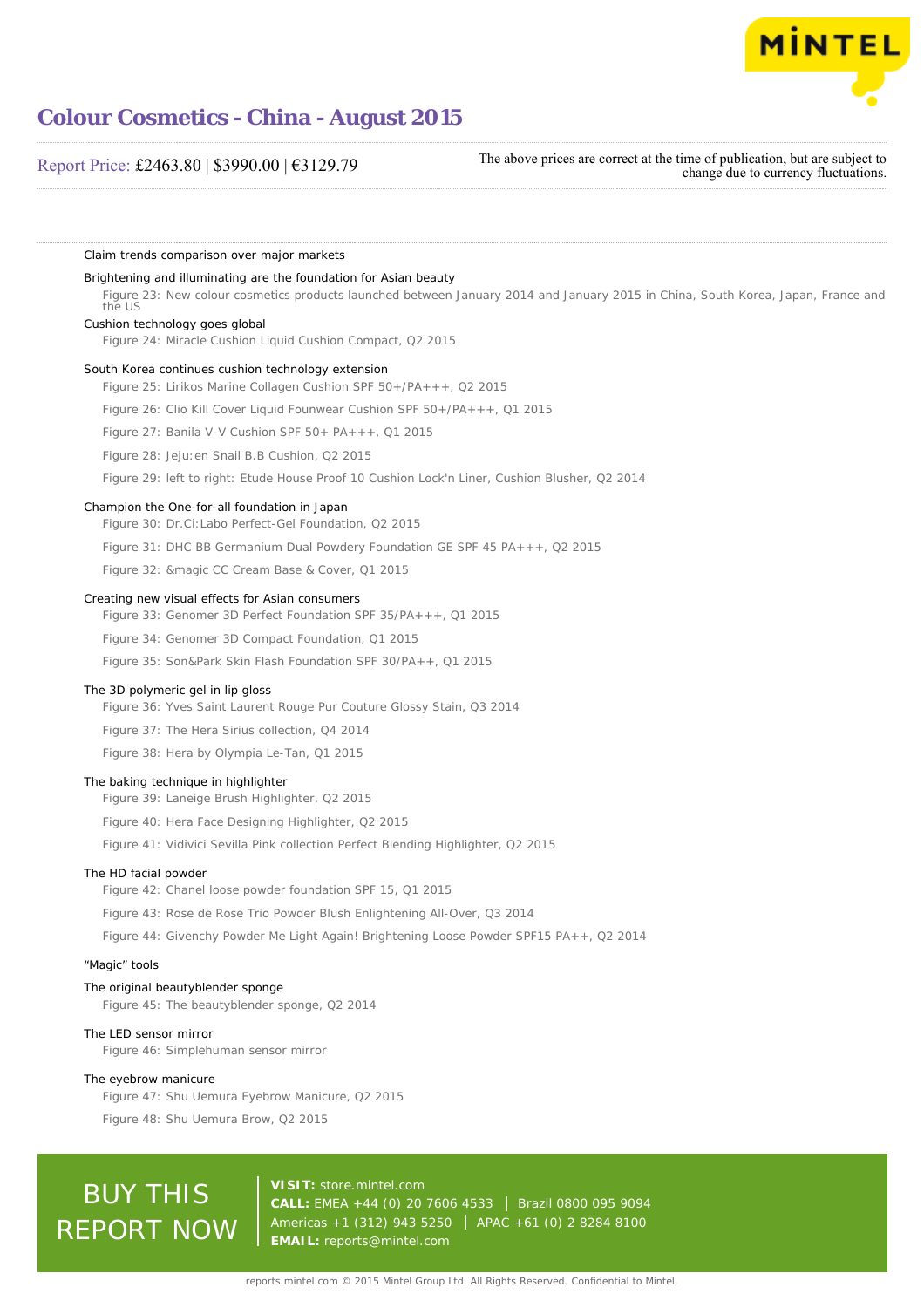

## Report Price: £2463.80 | \$3990.00 | €3129.79

The above prices are correct at the time of publication, but are subject to change due to currency fluctuations.

The all-in-one kit

Figure 49: Kit Sourcils "Pro" Perfect Eyes & Brows Palette

### The skin test app

### **Companies and Brands**

### L'Oréal

### L'Oréal in China

### Recent marketing activities

### Major launches

#### Lancôme

Figure 50: Lancôme Miracle Cushion Liquid Cushion Compact SPF 23/PA+, Q1 2015

Figure 51: Lancôme Grandiôse Smudgeproof Mascara, Q2 2014

### Giorgio Armani

Figure 52: Giorgio Armani Eye Tint, Q1 2015

### YSL Beauté

Figure 53: YSL Beauté Couture Palette (Heartbeats Edition), Q1 2015

Figure 54: Volupté Shine lip gloss range, Q1 2015

Figure 55: Touche Éclat Radiant Touch Rock Lane edition, Q1 2015

### Shu Uemura

Figure 56: Shu Uemura Eyebrow Manicure, Q1 2015

### Maybelline

Figure 57: Maybelline Master Skinny Gel eyeliner, Q1 2015

### Shiseido

### Shiseido in China

Recent campaign

### Major launches

#### ZA

Figure 58: ZA Vibrant Moist Lipstick for Spring 2015, Q1 2015

### MAQuillAGE

Figure 59: MAQuillAGE Beauty Keep Base UV

#### SHISEIDO

Figure 60: Shiseido Lacquer Gloss, Q1 2015

Figure 61: Shiseido Smart Shield Protecteur Parfait, SS cream, Q3 2014

Figure 62: Aupres Luminous Colour Cosmetics Palette, Q2 2015

Figure 63: Clé de Peau Beauté perfect lash mascara Q1 2015

### Estée Lauder

Estée Lauder in China

Recent campaign

Major launches

Clinique

# BUY THIS REPORT NOW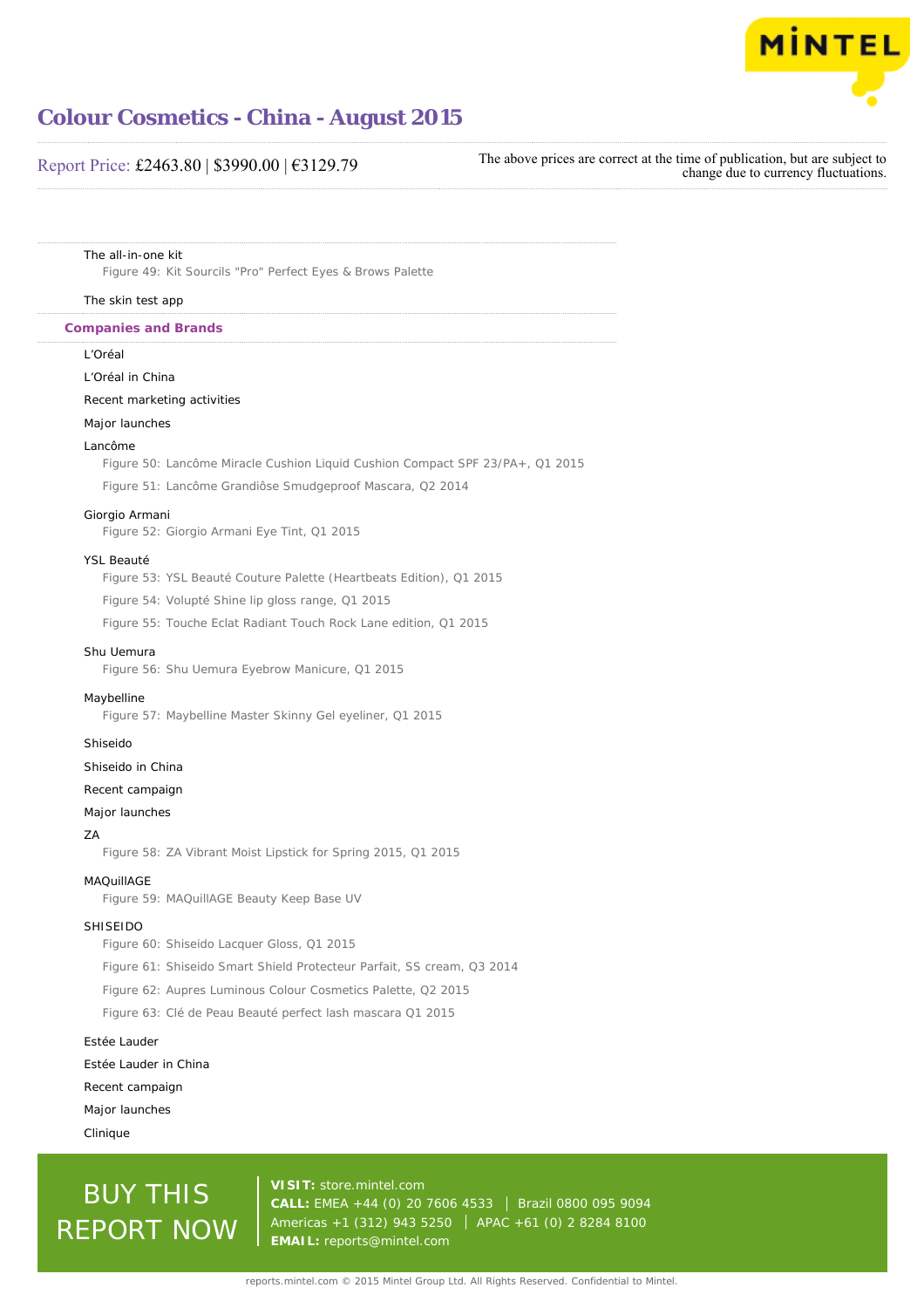

### Report Price: £2463.80 | \$3990.00 | €3129.79

The above prices are correct at the time of publication, but are subject to change due to currency fluctuations.

Figure 64: Clinique A Different Nail Enamel for Sensitive Skins, Q2 2015 Figure 65: Clinique Chubby Stick Sculpting Highlight, Q1 2015 M.A.C Figure 66: M.A.C Wash & Dry range, Q2 2015 Bobbi Brown Figure 67: Bobbi Brown CC Cream SPF 35/PA+++, Q1 2015 Figure 68: Bobbi Brown art stick pencil, 2015 Q1 Estée Lauder Figure 69: Estée Lauder Re-Nutriv collection colour cosmetics SPF 15 pa +++, Q1 2015 Figure 70: Estée Lauder Pure Color Envy Sculpting Lipstick, Q1 2015 Key points Colour cosmetics innovations for women with glasses or contact lenses Figure 71: Glasses/contact lens profile, March 2015 Opportunities to market to young students who wear glasses Figure 72: Consumer hair problem, by demographics, January 2015 Figure 73: Meganecco Volume Mascara, Q3 2013 Key points Nearly half of consumers wear colour cosmetics everyday Figure 74: Consumer colour cosmetics usage, March 2015 Figure 75: The Estée Lauder Re-Nutriv colour cosmetics base, Q1 2015 Figure 76: Clarins Garden Escape Spring Collection, Q1 2015 Figure 77: Yves Saint Laurent Volupté Tint-In-Oil Nourishing Lip, Q1 2015 Colour cosmetics routine has no regional boundaries Figure 78: Consumer colour cosmetics usage, by demographics, March 2015 Flawless complexion remains the key of colour cosmetics routine Figure 79: Consumer colour cosmetics frequency, March 2015 Figure 80: La Roche-Posay Effaclar BB blur, Q2 2015 High income earners wear colour cosmetics more frequently Figure 81: Consumer colour cosmetics frequency, by demographics, March 2015 Figure 82: Consumer colour cosmetics frequency, by demographics, March 2015 Figure 83: SK-II's Auractivator CC Cream, Q1 2015 Key points Most consumers spend RMB 100-300 for single cosmetic product Figure 84: Consumer colour cosmetics spending, March 2015 **The Consumer – Profiles The Consumer – Colour Cosmetics Usage Behaviour The Consumer – Colour Cosmetics Spending Behaviour**

Facial skincare spend is still bigger than colour cosmetics

# BUY THIS REPORT NOW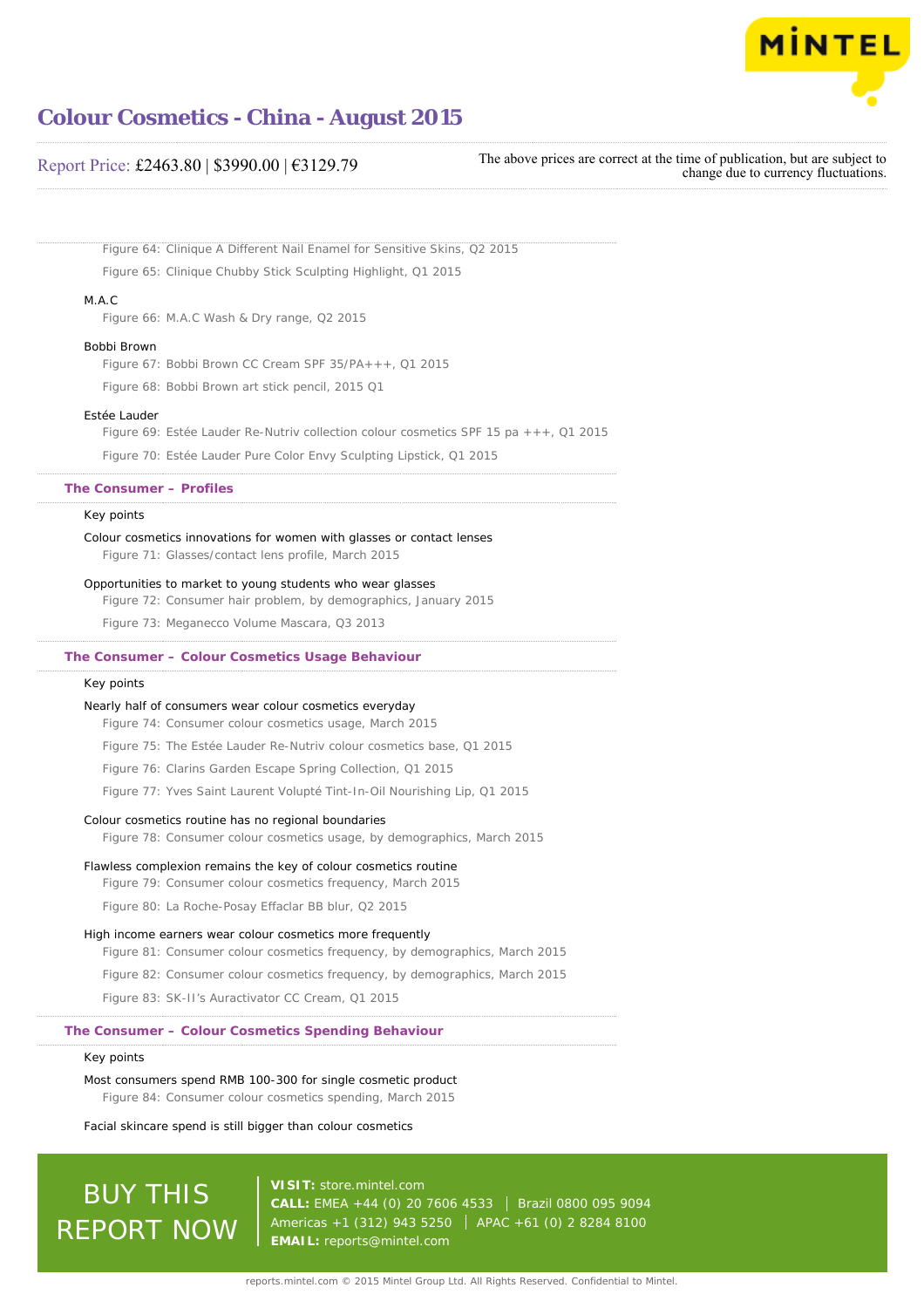

### Report Price: £2463.80 | \$3990.00 | €3129.79

The above prices are correct at the time of publication, but are subject to change due to currency fluctuations.

Figure 85: Spending on facial skincare products, by demographics, March 2015

### Expanding to lower tier cities

**The Consumer – Motivation for Using Colour Cosmetics**

### Key points

### A bright glow remains the top priority for beauty routine

Figure 86: Motivation for using colour cosmetics, March 2015

Figure 87: SK-II Cellumination Aura Essence Kit, Q1 2015

Figure 88: Yves Saint Laurent Forever Light CC Creme Colour Corrector SPF 35/PA++++

#### The bigger eye effect

Figure 89: Lancôme Génifique Advanced Youth Activating Concentrate, Q2 2014

Figure 90: Maybelline Big Eyes Love Bag liner, Q1 2015

#### The era of the smaller face

### Opportunities in smaller cities

Figure 91: Motivation for using colour cosmetics, by demographics, March 2015

### Tailor a look for you

Figure 92: Repertoire of motivation for using colour cosmetics, March 2015

### **The Consumer – Consumer Media Usage Behaviour**

### Key points

#### Fashion magazines' beauty editors are in charge

Figure 93: Media used to learn makeup skills, March 2015

### Sponsoring TV programme

### The era of vloggers

Encouraging to share

### Playing with heritage

Figure 94: Pechoin Hydrating Double-Showing Brightening Mask, Q2 2105

### Integrated media planning

Figure 95: Repertoire of media used to learn colour cosmetics skill, March 2015

### Target different age groups with their preferred media

Figure 96: Media to learn colour cosmetics skill, by demographics, March 2015

### **The Consumer – Consumer Attitudes towards Beauty and Colour Cosmetics**

### Key points

### Factor test

Figure 97: Understanding of beauty, March 2015

### The rise of micro cosmetic surgery

### A westernised look is the new beauty standard

Figure 98: Liu Wen was also the first Asian model hired as a face of Estée Lauder

### Rediscover real beauty against the beauty index rush

Recognise the heterogeneity between colour cosmetics wearers

# BUY THIS REPORT NOW